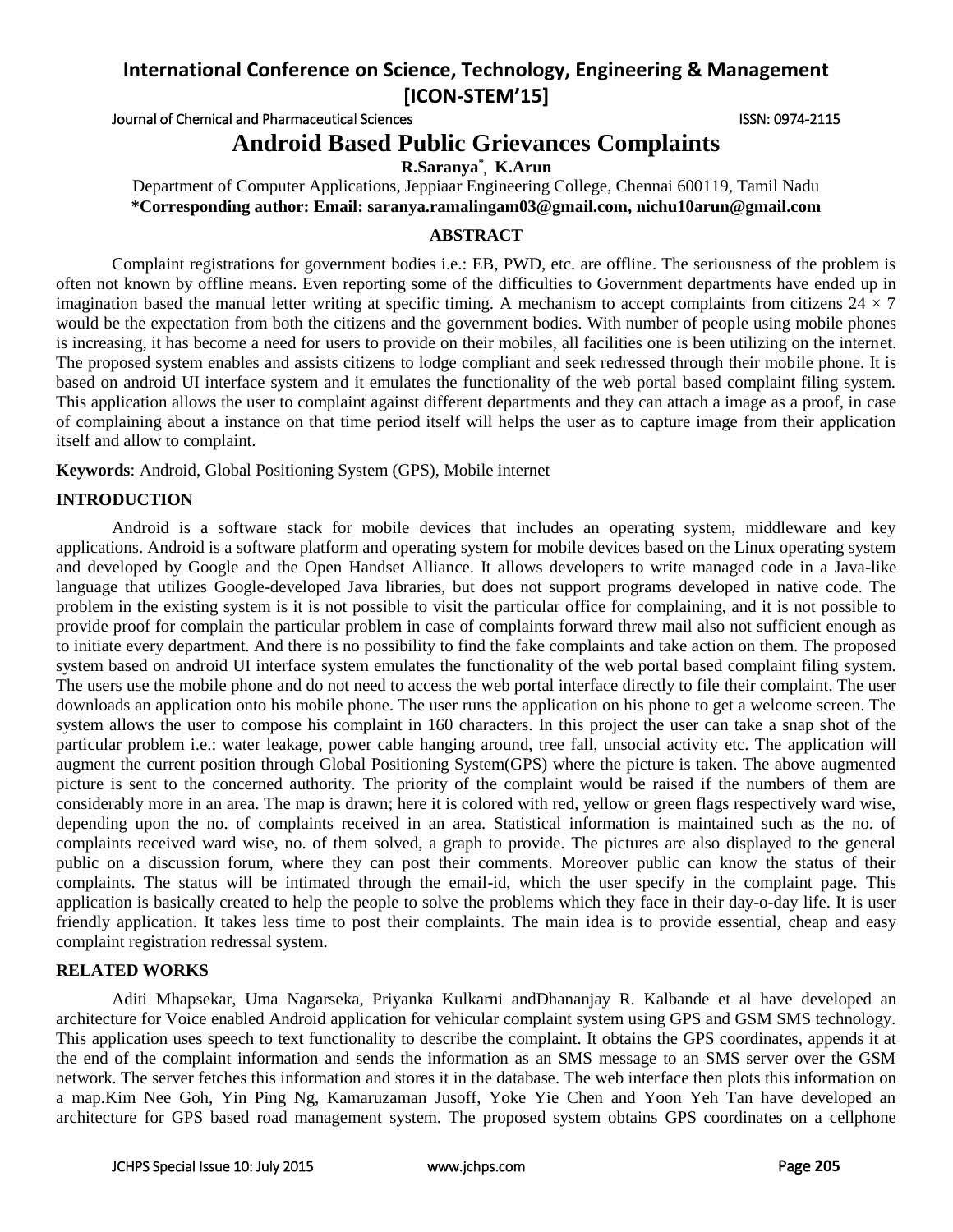# Journal of Chemical and Pharmaceutical Sciences ISSN: 0974-2115

supporting Assisted GPS. The complaint along with the GPS information is send via an SMS to an SMS server over the GSM network. The data in the SMS is retrieved and stored in a database. This information is then plotted on Google Maps.Umar Farooq, Tanveer ul Haq, Muhammad Amar, Muhammad Usman Asad and Asim Iqbal have proposed a system based on GPS and GSM to improve public transportation management services in Punjab province of Pakistan. Each bus is equipped with an In-BUS Module that sends information about its location and number of passengers to a base station using SMS. The base station uses the information received from all buses to respond to user requests for the location of a particular bus. The BUS Stop module on every bus stop receives information from the base station about the buses arriving at that stop, and displays this information on a dot matrix display.There are existing systems by which the complaints can be registered. Aditi Mhapsekar, developed GSM-SMS complaint system in which a person can send the complaint to a response number as SMS. It may cost the person as per their network transaction charges. There are other conventional means like making a direct call to that particular department and there are web portals for some government departments which can be accessed through internet connection through which users can register and login to fill in their complaint. GPRS play an important role for transmitting data at a favorable price from residential buildings to central billing centers and providing extra services for the user. This cellular network consists of cells, which are formed by many low power wireless transmitters. With the moment of mobile devices having cellular modem, transmission of data is also exchanged between cells to cell, which facilitates non interrupted data flow. This way it forms a point to point architecture. This technology offers extensive data coverage, no maintains costs and network fully maintained by carrier.

### **EXPERIMENTS AND RESULTS**

Implementation is the stage of the project when the theoretical design is turned out into a working system. Thus it can be considered to be the most critical stage in achieving a successful new system and in giving the user, confidence that the new system will work and be effective. The implementation stage involves careful planning, investigation of the existing system and it's constraints on implementation, designing of methods to achieve changeover and evaluation of changeover methods.

## **ANDROID**

Android is a software stack for mobile devices that includes an operating system, middleware and key applications.[4] Android is a software platform and operating system for mobile devices based on the Linux operating system and developed by Google and the Open Handset Alliance. It allows developers to write managed code in a Javalike language that utilizes Google-developed Java libraries, but does not support programs developed in native code.

**A. User's complaint registration:** User has the responsible to register before login inside the app, the user has to register with his Username, password, date of birth and hid national ID number, all these data has been stored to backend service of android SQLite. This SQLite favors to store data in encrypted format. The fields left in this registration modules, should satisfies validation, registered user cannot register again because the user name should be unique.



### **Figure.1.Complaint Type Selection**

**B. Capturing the image:** The user can take a snap shot of the particular problem i.e.: water leakage, power cable hanging around, tree fall, unsocial activity etc. The image is loaded automatically into the application when user uploads.Capturing the current situation is not must, if user has any other sort of problem which cannot be captured, the user can upload the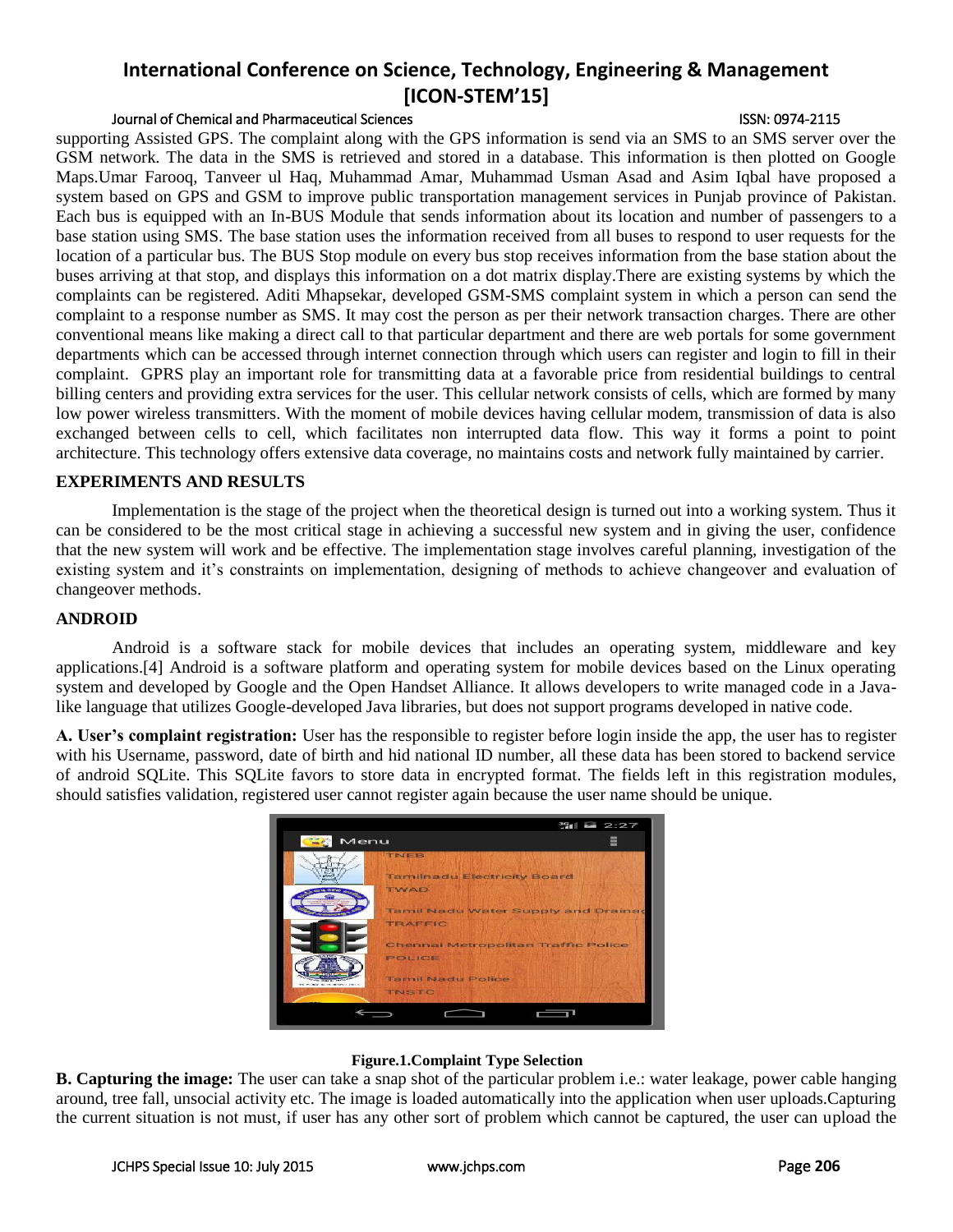## Journal of Chemical and Pharmaceutical Sciences ISSN: 0974-2115

complaint without the picture, but any how the location will be updated without any blank space. Such a null validation will be removed from the data storage space.

**C. Location tracking:** The location will be tracked using location manager GPS will be in ready status when the app is opened once the picture has been captured the Location fields will be auto filled in LATITUDE LOGITUDE format manual entry has been restricted, Receiving notifications from the Location Manager when the location has changed.The application will augment the current position through Global Positioning System (GPS) where the picture is taken. The above augmented picture is sent to the concerned authority. The priority of the complaint would be raised if the numbers of them are considerably more in an area.



# **Figure.2.Complaint Form**

**Kernel based location detection algorithm:** The proposed kernel-based algorithm outperformed the traditional algorithm on most criteria associated to activity place detection, and offered a stronger resilience to GPS noise, managing to detect up to 92.3% of actual stops, and estimating stop duration within 5% error margins at all tested noise levels. Instead of grouping temporally contiguous and spatially near-by points on a point-by-point basis, the proposed algorithm operates globally by calculating a kernel density surface. This allows deriving a smoothed surface corresponding to the probability density function of a random sample of 2D points, the strength of the smoothing being controlled by the bandwidth. Local density maxima, or peaks, are then retained as candidates for actual stops. GPS points are further allocated either to a peak or to a trip segment. This makes it possible to establish a history of stops and trips.

**Performance indicators:** *Global performance* was measured by computing the number of stops detected per track. Processed tracks would be classified as 'on target' when three stops were detected, and 'false negatives' or 'false positives' when detecting respectively fewer and more than three stops. Tracks with detections of three stops resulting from a combination of false negatives and false positives, i.e. for which distance between a detected stop and the closest true stop was greater than 1,000 m, were considered as outliers and discarded (four cases).

*Spatial accuracy* was established as the Euclidian distance between a detected stop and the closest true stop. This metric was computed for the subset of tracks for which three stops were detected only (the 'on target' group).

**D. Storing data into database:** MySQL has been chosen for backend service in web service, this web service has been developed by PHP. Once the department has been chosen from client side i.e., from app, the information gathered inside the app will be transferred to the web service, and these data will be stored and supported by MySQL. MySQL, the most popular Open Source SQL database management system, is developed, distributed, and supported by MySQL AB.

**E. Response from client side:** When the admin or the Department head tried to post the comment for a complaint or they try to remove the complaint from DB, a notification will be sent to the client who posted the complaint. A persistent icon that goes in the status bar and is accessible through the launcher, (when the user selects it, a designated Intent can be launched).Post a notification to be shown in the status bar. If a notification with the same id has already been posted by your application and has not yet been canceled, it will be replaced by the updated information. Admin can also view the location on which the complaint is posted. The location is provided using latitude and longitude. The below figure shows the sample complaint location in Google map.

**F. Architectural design:** The below architecture diagram shows the overall pictorial explanation. This description explains the way in which the application works. Users can use this App to register complaint over a particular department from a particular locality. The GPS locates the place where the photo is taken and stores in the tracker.